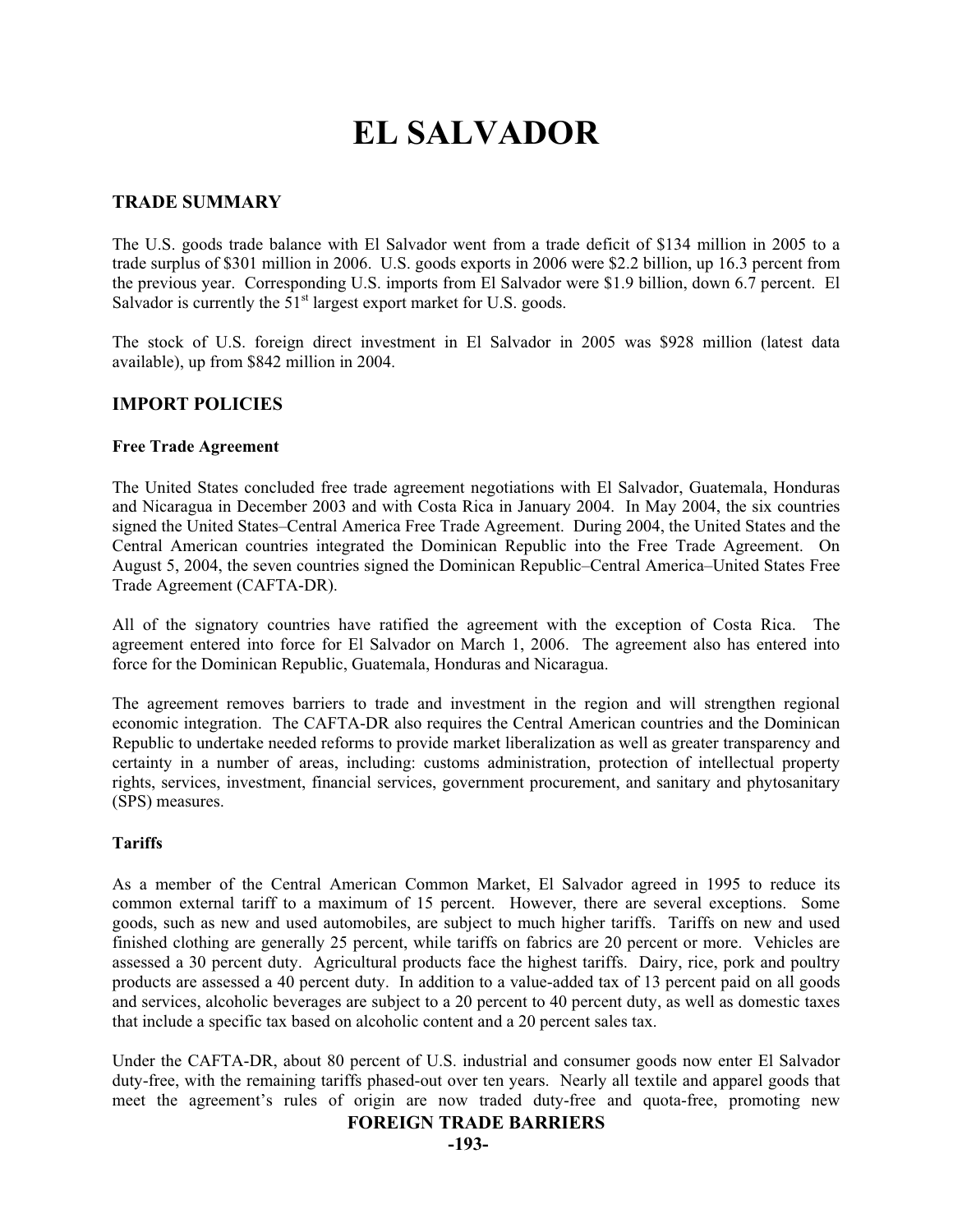opportunities for U.S. and regional fiber, yarn, fabric and apparel manufacturing companies. The agreement's tariff treatment for textile and apparel goods is retroactive to January 1, 2004.

Under the CAFTA-DR, more than half of U.S. agricultural exports now enter El Salvador duty-free. El Salvador will eliminate its remaining tariffs on nearly all agricultural products within 15 years (18 years for rice and chicken leg quarters and 20 years for dairy products). For the most sensitive products, tariffrate quotas (TRQs) will permit some immediate duty-free access for specified quantities during the tariff phase-out period, with the duty-free amount expanding during that period. El Salvador will liberalize trade in white corn through expansion of a TRQ, rather than by tariff reductions.

The agreement also requires transparency and efficiency in administering customs procedures, including the CAFTA-DR rules of origin. Under the CAFTA-DR, El Salvador committed to ensuring greater procedural certainty and fairness in the administration of these procedures, and all CAFTA-DR countries agreed to share information to combat illegal transshipment of goods. In addition, El Salvador has negotiated agreements with express-delivery companies to allow for faster handling of their packages.

# **STANDARDS, TESTING, LABELING, AND CERTIFICATION**

Although sanitary standards have generally not been a barrier in El Salvador, practices with respect to raw poultry and eggs are notable exceptions. Since 1992, the Ministry of Agriculture has imposed restrictions on U.S. raw poultry and egg imports. El Salvador has yet to provide a scientific justification for these measures, which do not appear to be based on relevant international standards. Furthermore, the Salvadoran government does not appear to apply these same restrictions on domestic production, raising potential national treatment concerns. As a result of these measures, the United States has been unable to export raw poultry or eggs to El Salvador. U.S. industry estimates the value of lost U.S. poultry and eggs exports at \$5 million to \$10 million per year. Resolution of this issue is a priority for the United States.

The Salvadoran government requires that rice shipments be fumigated at the importers' cost unless they are accompanied by a U.S. Department of Agriculture (USDA) certificate stating that the rice is free of Tilletia barclayana. However, since there is no chemical treatment that is both practical and effective against Tilletia barclayana, USDA cannot issue these certificates. El Salvador failed to notify this measure to the World Trade Organization (WTO) SPS Committee.

All imports of fresh food, agricultural commodities and live animals must have a sanitary certificate from the Ministry of Agriculture and the Ministry of Public Health. Basic grains must have import licenses from the Ministry of Agriculture, while dairy products require import licenses from the Ministry of Public Health. Consumer products require a certificate showing approval by U.S. health authorities for public sale.

Importers must deliver samples of all foods for laboratory testing to the Ministry of Public Health, which, upon approval, issues the product registration numbers that allow them to be sold at retail outlets. At present, there is no standard regulation allowing entry of U.S.-approved products. Some processed foods approved for use in the United States were rejected after further analysis in El Salvador, thereby barring their sale. The United States has obtained access for U.S. products rejected by the Ministry of Public Health testing on a case-by-case basis.

The United States and the Ministry of Public Health initiated discussions on this issue in 2002. Through the CAFTA-DR, the United States continues to engage El Salvador on this issue in venues such as the SPS and Trade Capacity Building Committees. In addition, in connection with the CAFTA-DR, El

# **FOREIGN TRADE BARRIERS -194-**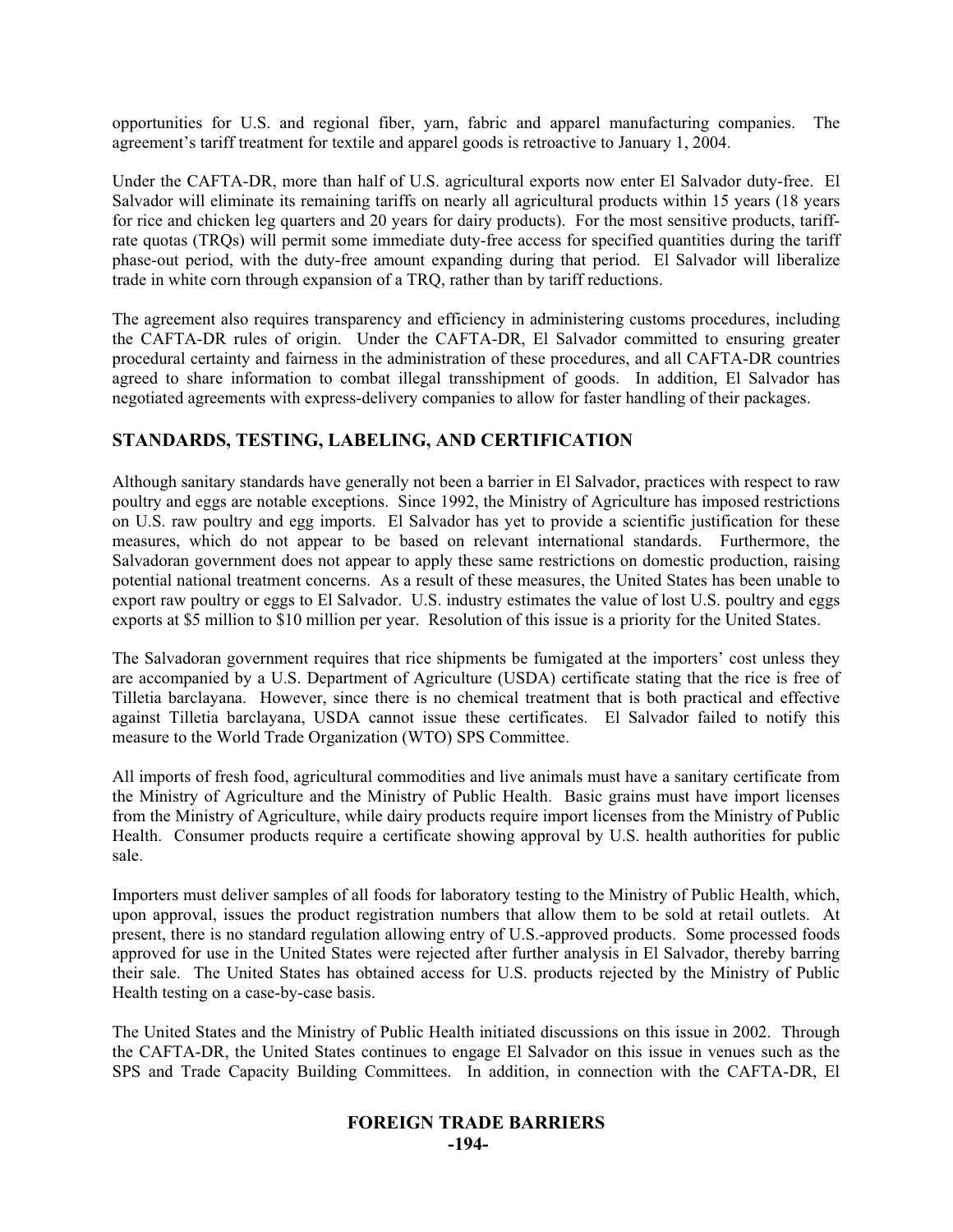Salvador agreed to recognize the equivalence of the U.S. food safety and inspection system for meat, poultry and dairy products, thereby eliminating the need for plant-by-plant inspection.

The five Central American countries, including El Salvador, are in the process of developing common standards for the importation of several products, including distilled spirits, which should facilitate trade. Also, El Salvador has withdrawn a previous proposed standard for alcoholic beverages that was opposed by U.S. industry.

# **GOVERNMENT PROCUREMENT**

El Salvador is not a signatory to the WTO Agreement on Government Procurement. However, government purchases and construction contracts are usually open to foreign bidders.

The 2000 Public Sector Procurement and Contracting Law applies to the central government as well as to autonomous agencies and municipalities. The Ministry of Finance's Public Administration Procurement and Contracting Regulatory Unit establishes procurement and contracting policy, but all government agencies have their own procurement and contracting units to implement that policy. Under the law, government purchases worth more than approximately \$108,000 must be announced publicly and are subject to open bidding; those worth approximately \$13,600 or more must also be announced, but may be subject to bidding by invitation only; and for smaller purchases, government agencies must evaluate at least three offers for quality and price. If a domestic offer is assessed as equal to a foreign offer, the government must give preference to the domestic offer. Under the law, the head of a government agency or ministry may intervene to award a procurement or contract to a seller who may not have otherwise been selected. For government procurement made using external financing or donations, separate procurement procedures may apply.

The CAFTA-DR requires the use of fair and transparent procurement procedures, including advance notice of purchases and timely and effective bid review procedures, for procurement covered by the agreement. Under the CAFTA-DR, U.S. suppliers will be permitted to bid on procurements of most Salvadoran government entities, including key ministries and state-owned enterprises, on the same basis as Salvadoran suppliers. The anti-corruption provisions in the agreement require each government to ensure under its domestic law that bribery in trade-related matters, including in government procurement, is treated as a criminal offense, or is subject to comparable penalties.

# **EXPORT SUBSIDIES**

El Salvador gives a 6 percent tax rebate on exports shipped outside Central America if they have undergone a transformation process that adds at least 30 percent to the original value. Firms operating in free trade zones enjoy a 10-year exemption from income tax as well as duty-free privileges.

Under the CAFTA-DR, El Salvador may not adopt new duty waivers or expand existing duty waivers conditioned on the fulfillment of a performance requirement (e.g., the exportation of a given level or percentage of goods). El Salvador may maintain existing duty waiver measures through 2009 provided such measures are consistent with its WTO obligations.

# **INTELLECTUAL PROPERTY RIGHTS (IPR) PROTECTION**

In December 2005, El Salvador amended the Intellectual Property Promotion and Protection Law, Law of Trademarks and Other Distinctive Signs, and Penal Code to implement its CAFTA-DR obligations on

#### **FOREIGN TRADE BARRIERS -195-**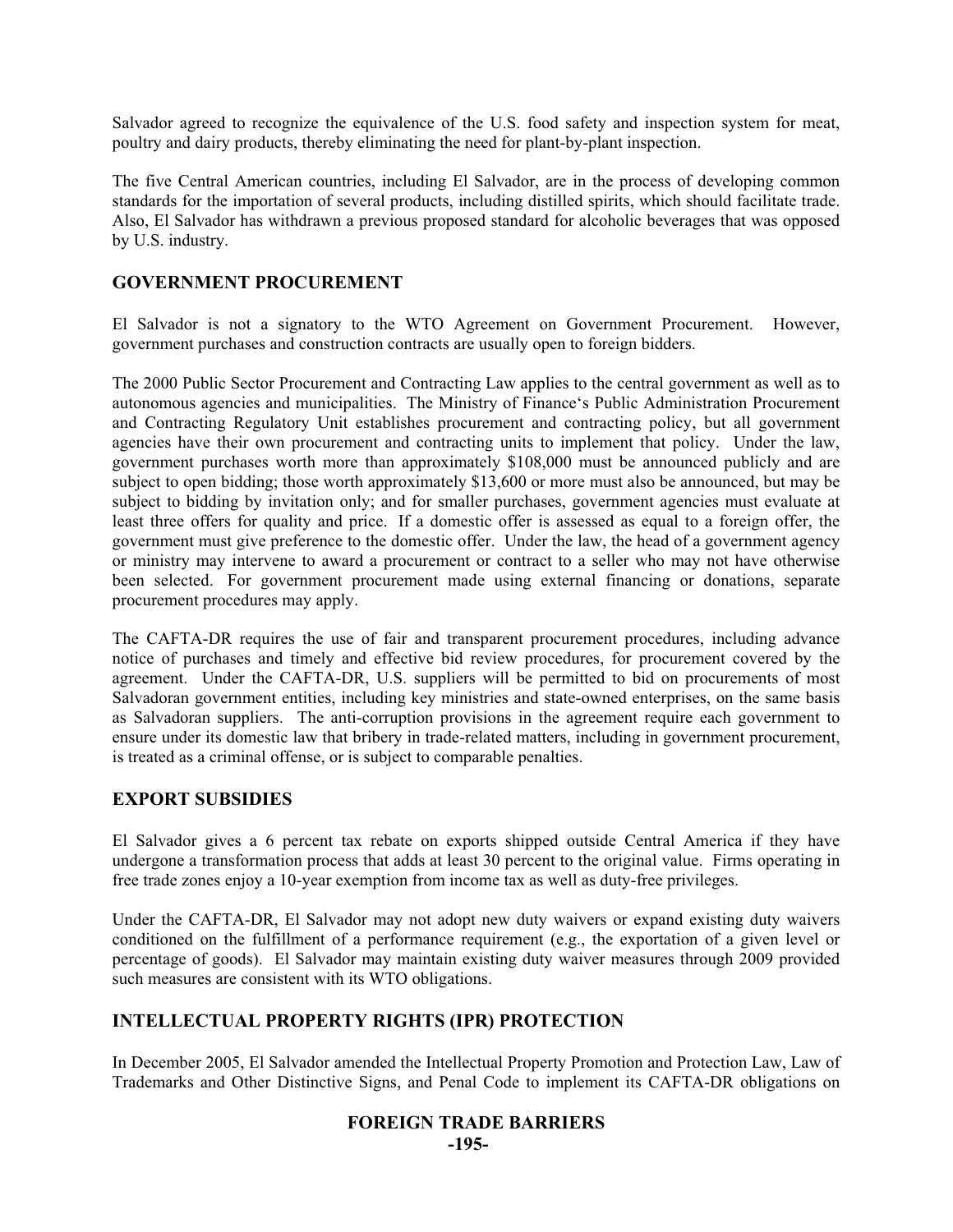intellectual property rights (IPR). The CAFTA-DR provides for improved standards for the protection and enforcement of a broad range of intellectual property rights, which are consistent with U.S. standards of protection and enforcement and with emerging international standards. Such improvements include state-of-the-art protections for digital products such as U.S. software, music, text and videos; stronger protection for U.S. patents, trademarks and test data, including an electronic system for the registration and maintenance of trademarks; and further deterrence of piracy and counterfeiting.

The piracy of optical media, both music and video, remains a concern in El Salvador. Optical media imported from the United States by pirates are being used as duplication masters. There has also been concern expressed about inadequate enforcement of cable broadcast rights and the competitive disadvantage it places on legitimate providers of this service. Using *ex-officio* authority granted by the December 2005 amendments to the Penal Code, the police and Attorney General's Office seized 194,610 optical media in 2006 and made several arrests.

# **SERVICES BARRIERS**

El Salvador maintains few barriers to services trade. El Salvador has accepted the Fifth Protocol to the WTO General Agreement on Trade in Services, which was necessary to bring its CAFTA-DR commitments on financial services into effect. Foreign investors are limited to 49 percent of equity ownership in free reception television and AM/FM radio broadcasting. There are no such restrictions on cable television ownership. Notaries must be Salvadoran citizens. The CAFTA-DR granted substantial market access across the entire services regime, offering new access in sectors such as telecommunications, express delivery, computer and related services, tourism, energy, transport, construction and engineering, financial services, insurance, audio/visual and entertainment, professional, environment, and other sectors.

A U.S. long distance telephone service provider has alleged that the dominant fixed-line telephone company refuses to sign an interconnection agreement with it on terms already extended to another market entrant, as required by Salvadoran law. A decision on this case is still pending before the Supreme Court of El Salvador. Separately, in January 2006, the government amended the Separately, in January 2006, the government amended the telecommunications law to implement its CAFTA-DR obligations on interconnection, bundling, resale and other issues important to opening the sector to U.S. companies. These reforms went into effect January 1, 2007.

#### **INVESTMENT BARRIERS**

The CAFTA-DR establishes a more secure and predictable legal framework for U.S. investors operating in El Salvador. Under the CAFTA-DR, all forms of investment are protected including enterprises, debt, concessions, contract and intellectual property. U.S. investors enjoy, in almost all circumstances, the right to establish, acquire and operate investments in El Salvador on an equal footing with local investors. Among the rights afforded to U.S. investors are due process protection and the right to receive a fair market value for property in the event of an expropriation. Investor rights are protected under the CAFTA-DR by an effective, impartial procedure for dispute settlement that is fully transparent and open to the public. Submissions to dispute panels and dispute panel hearings will be open to the public, and interested parties will have the opportunity to submit their views.

There are few formal investment barriers in El Salvador. However, U.S. investors complain that judicial and regulatory weaknesses limit their investment in El Salvador.

# **FOREIGN TRADE BARRIERS -196-**